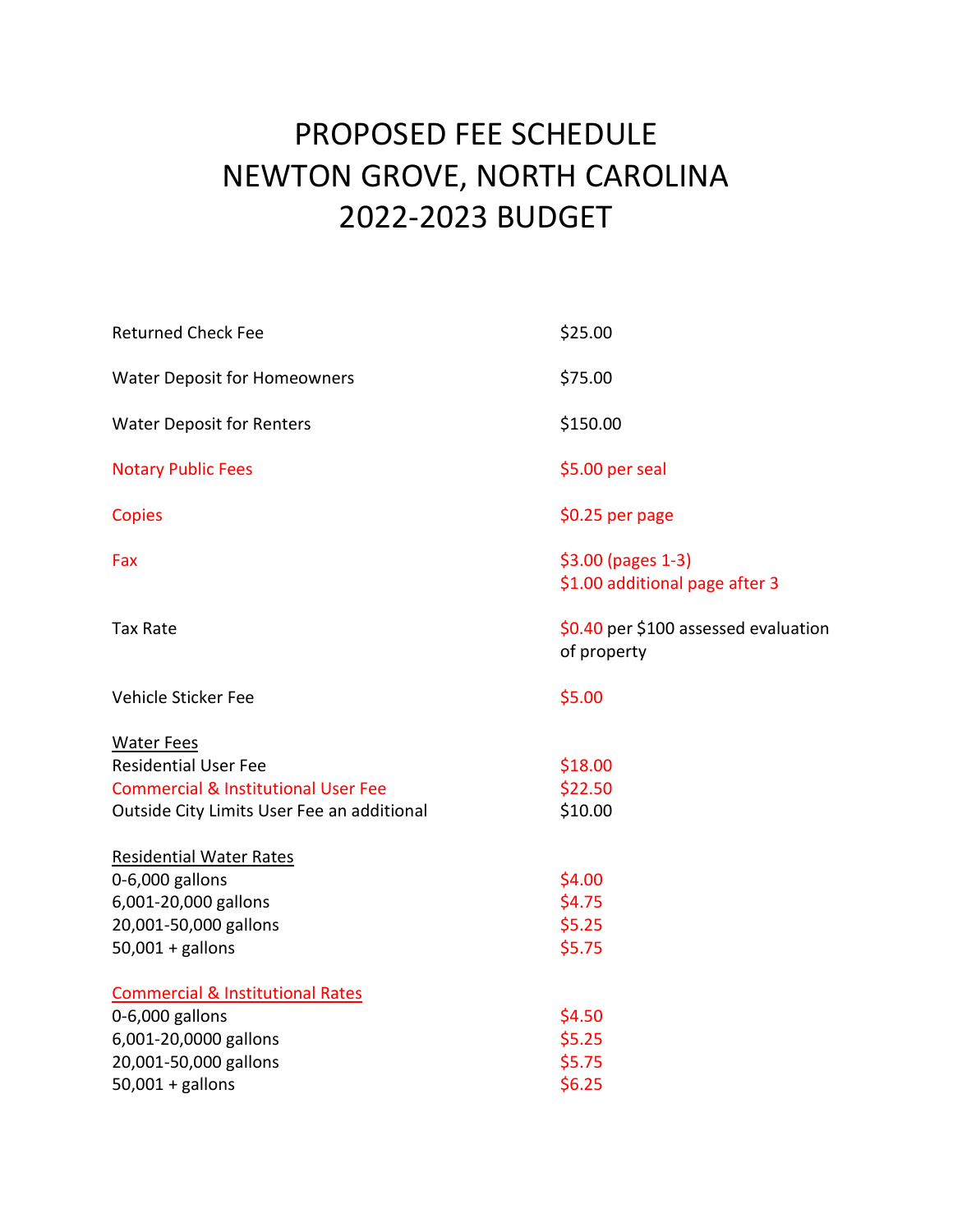| Sewer Fees                                     |              |
|------------------------------------------------|--------------|
| <b>Residential User Fee</b>                    | \$22.50      |
| <b>Commercial &amp; Institutional User Fee</b> | \$32.50      |
| Outside City Limits User Fee an additional     | \$10.00      |
| <b>Residential Sewer Rates</b>                 |              |
| 0-6,000 gallons                                | \$4.50       |
| 6,001-20,000 gallons                           | \$5.00       |
| 20,001-50,000 gallons                          | \$5.50       |
| $50,001 +$ gallons                             | \$6.00       |
| <b>Commercial &amp; Institutional Rates</b>    |              |
| 0-6,000 gallons                                | \$8.50       |
| 6,001-20,000 gallons                           | \$9.00       |
| 20,001-50,000 gallons                          | \$9.50       |
| $50,001 +$ gallons                             | \$10.00      |
| <b>School User Fee</b>                         | \$50.00      |
| School Sewer Rater per 1,000 gallons           | \$7.50       |
| <b>Sanitation Fee Per Container</b>            | \$14.00      |
| <b>Meter Tampering Fee</b>                     | \$500.00     |
| <b>Re-Connect Fee</b>                          | \$75.00      |
| Tap Fees 34"-1 Meter                           |              |
| <b>Water Tap</b>                               | \$1,000.00   |
| Water Tap w/Bore                               | \$2,000.00   |
| Sewer Tap Gravity                              | \$3,000.00   |
| <b>Sewer Pump Station</b>                      | \$5,000.00   |
| Sewer Bore                                     | \$1,500.00   |
| $1" +$ Meter                                   | $Cost + 10%$ |